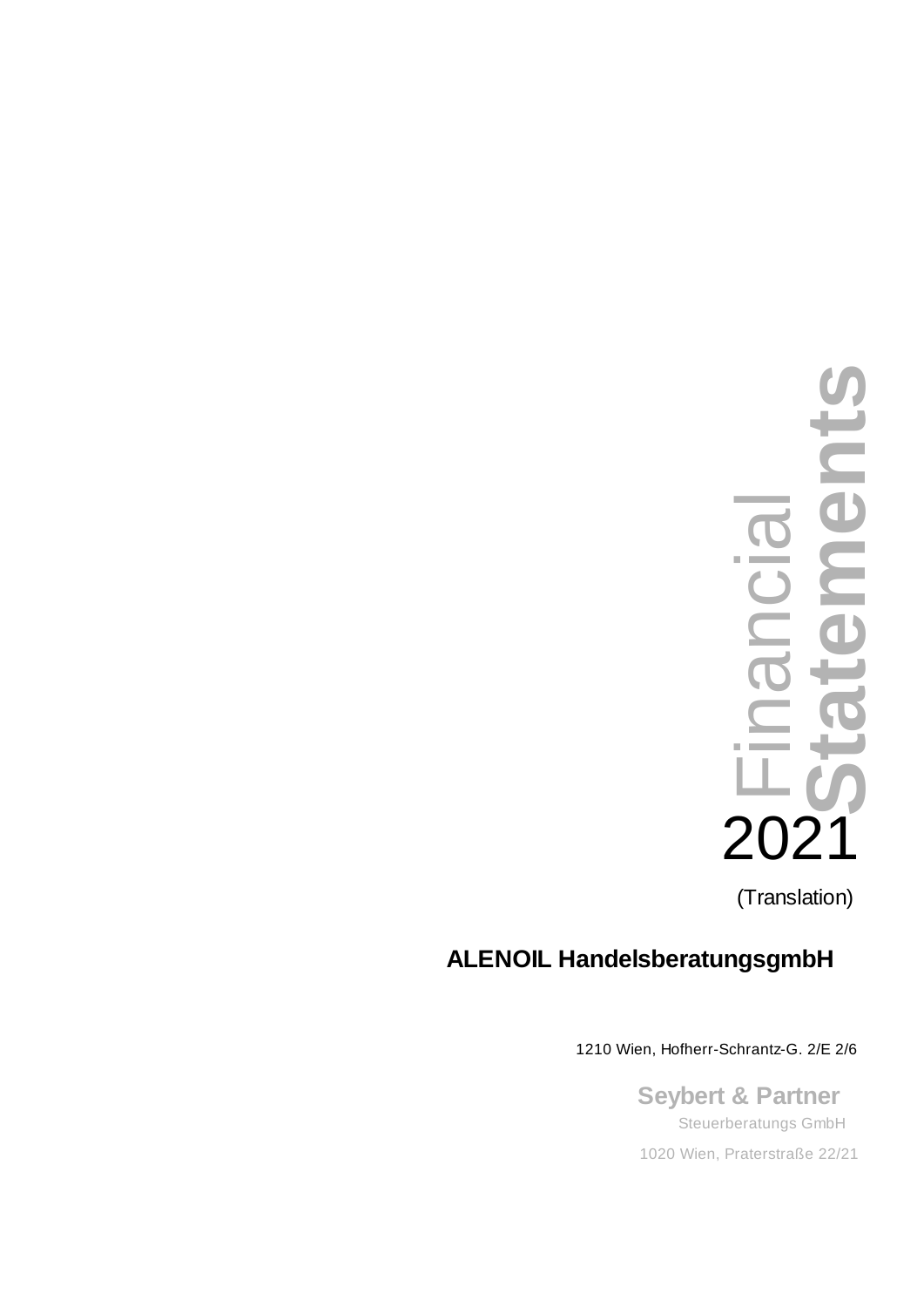# **TABLE OF CONTENTS**

|  | $2 - 3$               |  |
|--|-----------------------|--|
|  | $\boldsymbol{\Delta}$ |  |
|  | $5 - 7$               |  |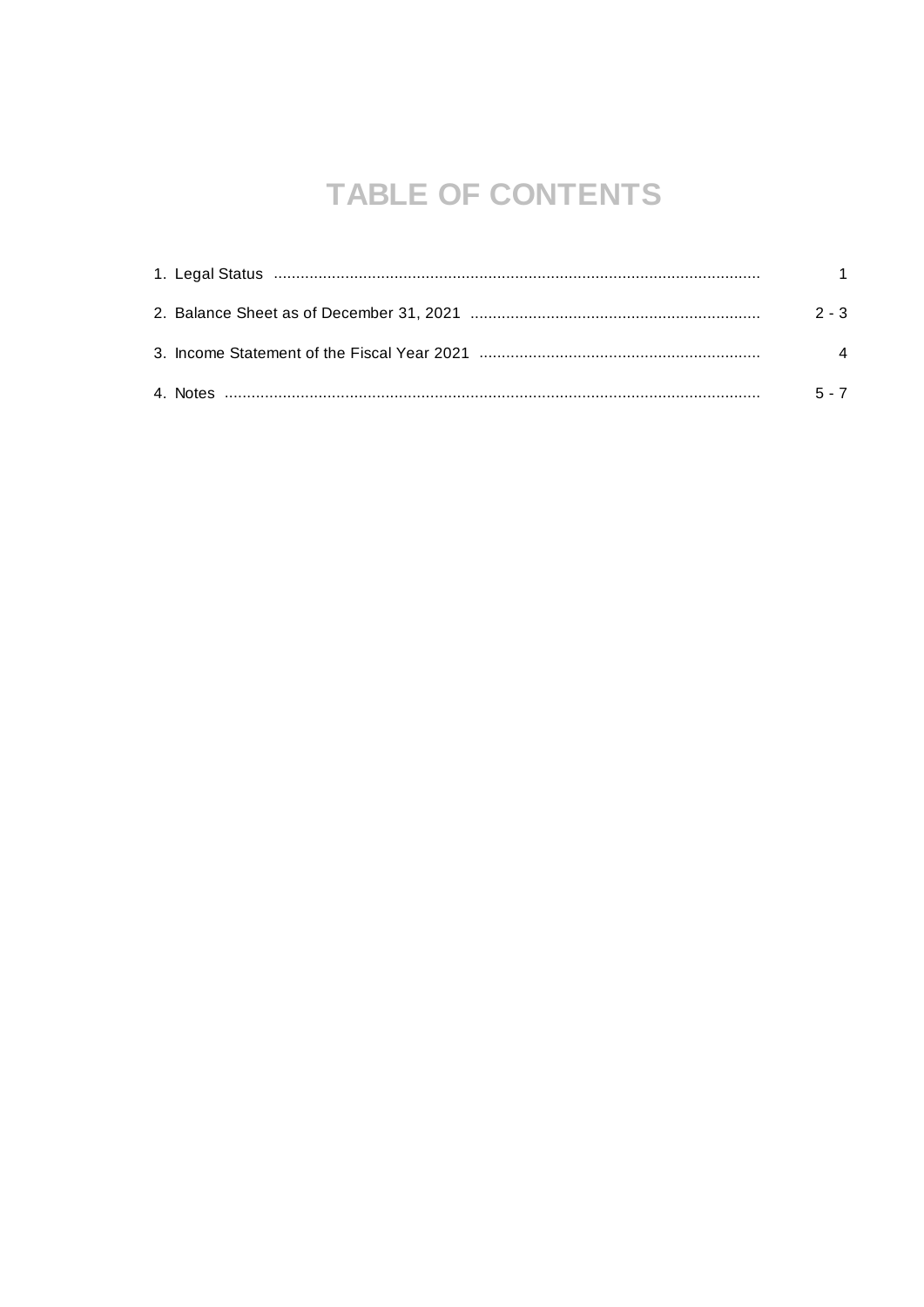| Company:                                        | ALENOIL HandelsberatungsgmbH                     |                                                    |                    |  |  |  |
|-------------------------------------------------|--------------------------------------------------|----------------------------------------------------|--------------------|--|--|--|
| Location of the corporate seat: Vienna, Austria |                                                  |                                                    |                    |  |  |  |
| Adress:                                         |                                                  | 1210 Wien, Hofherr-Schrantz-G. 2/E 2/6             |                    |  |  |  |
| Financial year:                                 | 2021-01-01 - 2021-12-31                          |                                                    |                    |  |  |  |
| Legal form:                                     | Gesellschaft mit beschränkter Haftung            |                                                    |                    |  |  |  |
| Size of the company:                            | "small corporation" for the purpose of § 221 UGB |                                                    |                    |  |  |  |
| Commercial register:                            | HG Wien, FN 156714m                              |                                                    |                    |  |  |  |
| Shareholder:                                    | Name<br><b>Boris Shternberg</b>                  | Date of birth Share in EUR<br>1961-07-17 36,336.42 | Share in %<br>100  |  |  |  |
| Management:                                     | Name<br><b>Boris Shternberg</b>                  |                                                    | From<br>1997-03-26 |  |  |  |
| Tax authority:                                  | Finanzamt Österreich                             |                                                    |                    |  |  |  |
| Tax number:                                     | 12 184/7412                                      |                                                    |                    |  |  |  |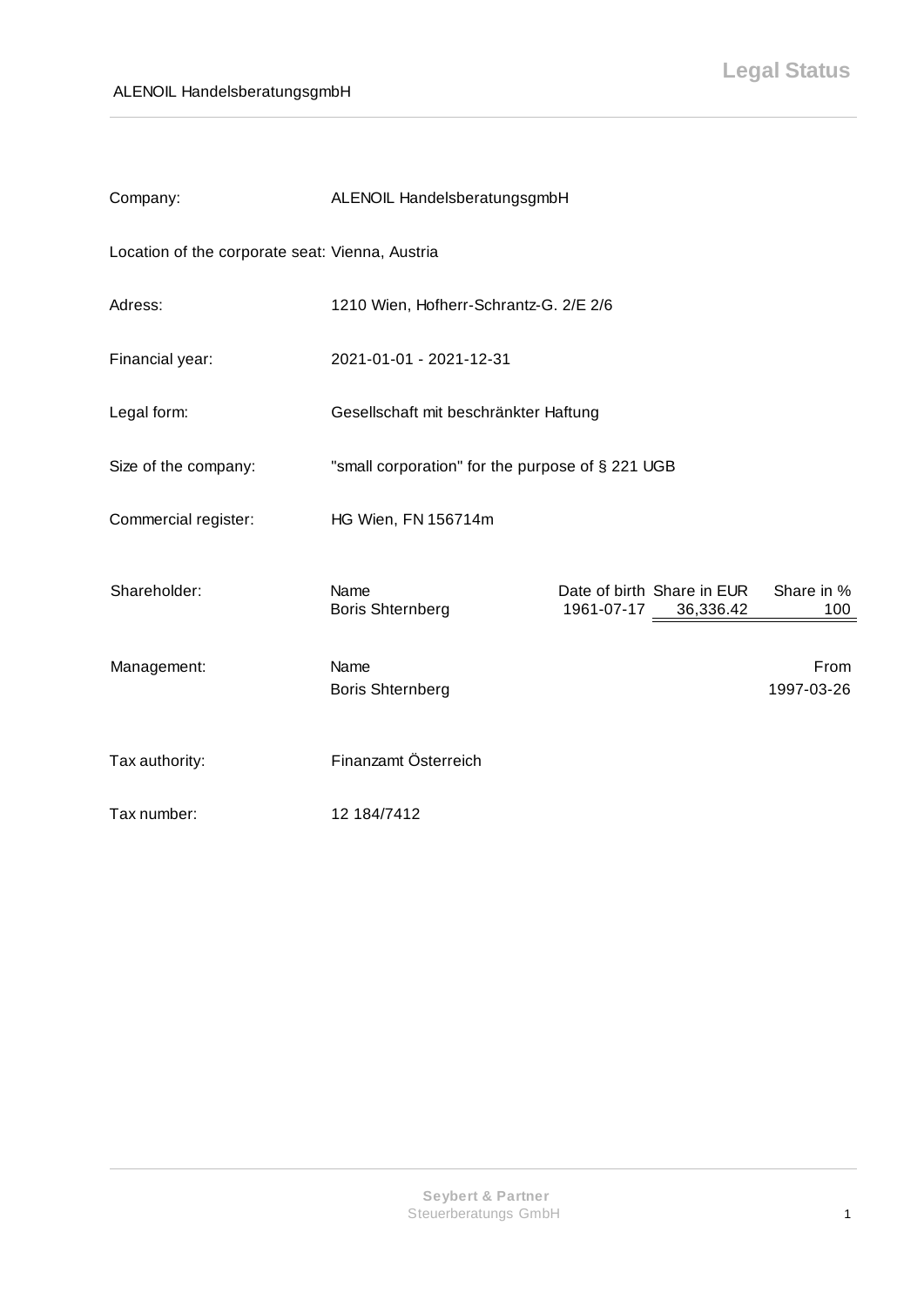|    | <b>Assets</b>                           | 2021-12-31<br><b>EUR</b> | 2020-12-31<br><b>EUR</b> |  |
|----|-----------------------------------------|--------------------------|--------------------------|--|
| A. | <b>Fixed assets</b>                     |                          |                          |  |
|    | I. Tangible assets                      |                          |                          |  |
|    | 1. Tools and equipment                  | 2,869.67                 | 644.67                   |  |
| В. | <b>Current assets</b>                   |                          |                          |  |
|    | I. Accounts receivable and other assets |                          |                          |  |
|    | 1. Accounts receivable - Trade          | 155,724.15               | 625,978.52               |  |
|    | 2. Other receivables and assets         | 12.60                    | 0.00                     |  |
|    |                                         | 155,736.75               | 625,978.52               |  |
|    | II. Cash in hand and bank balances      | 481,370.50               | 534,716.85               |  |
|    |                                         | 637,107.25               | 1,160,695.37             |  |
|    | C. Prepayments and accrued income       | 730.33                   | 483.28                   |  |
|    | <b>Total assets</b>                     | 640,707.25               | 1,161,823.32             |  |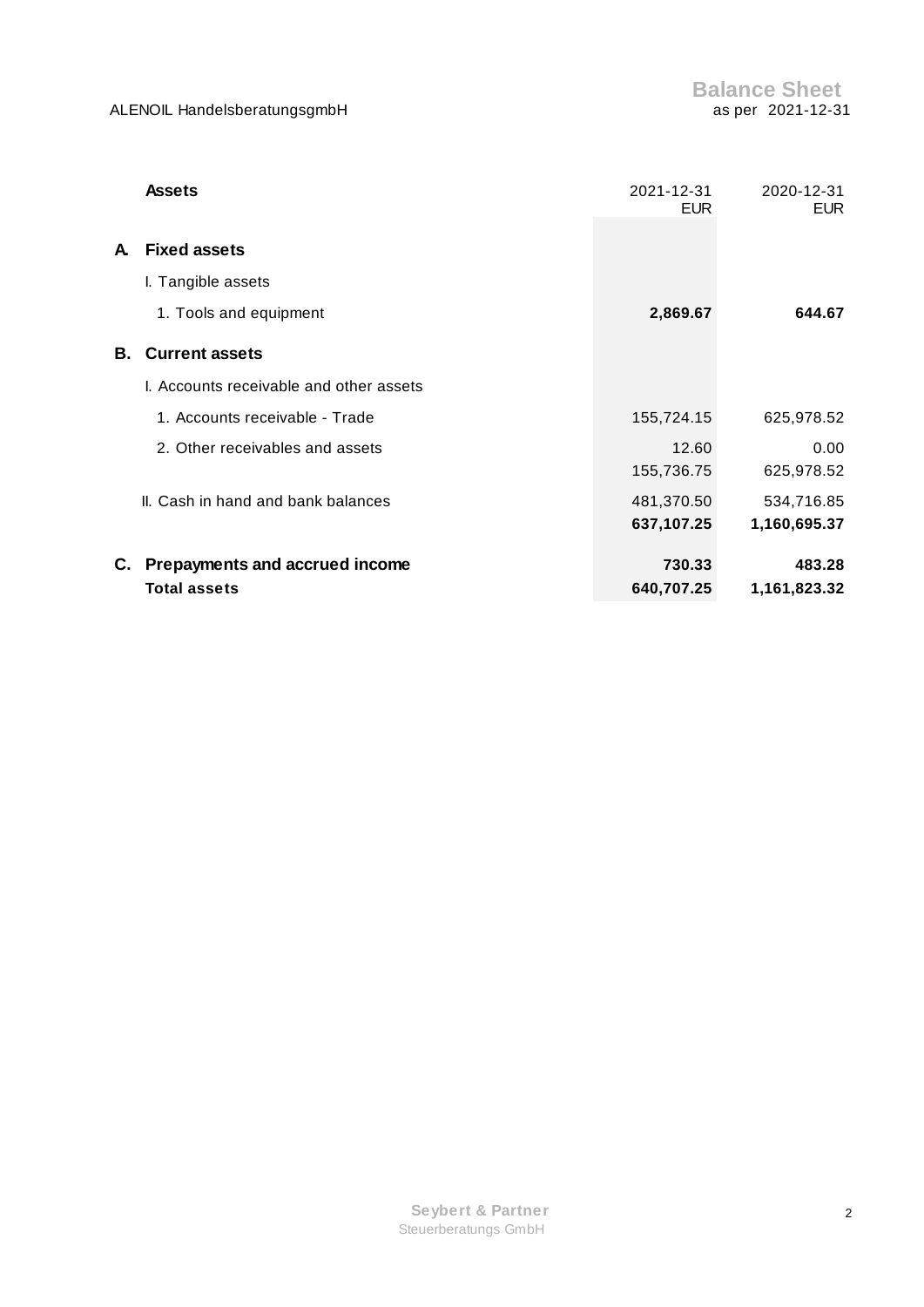|    | <b>Shareholder's equity and liabilities</b>                                                                             | 2021-12-31<br><b>EUR</b>                                   | 2020-12-31<br><b>EUR</b>                                   |  |
|----|-------------------------------------------------------------------------------------------------------------------------|------------------------------------------------------------|------------------------------------------------------------|--|
| A. | <b>Shareholder's equity</b>                                                                                             |                                                            |                                                            |  |
|    | I. Nominal capital called<br>Nominal capital<br>Capital paid in                                                         | 36,336.42<br>36,336.42<br>36,336.42                        | 36,336.42<br>36,336.42<br>36,336.42                        |  |
|    | II. Balance sheet profit<br>thereof profit carried forward from the previous years                                      | 396,691.68<br>204,700.21<br>433,028.10                     | 204,700.21<br>132,250.17<br>241,036.63                     |  |
| В. | <b>Provisions</b>                                                                                                       |                                                            |                                                            |  |
|    | 1. Provisions for taxation                                                                                              | 38,881.00                                                  | 25,409.00                                                  |  |
|    | 2. Other provisions                                                                                                     | 4,000.00<br>42,881.00                                      | 3,000.00<br>28,409.00                                      |  |
| C. | <b>Liabilities</b>                                                                                                      |                                                            |                                                            |  |
|    | 1. Accounts payable - Trade<br>thereof with a remaining maturity of up to one year                                      | 153,907.71<br>153,907.71                                   | 813,297.78<br>813,297.78                                   |  |
|    | 2. Other liabilities<br>thereof taxes<br>thereof social security<br>thereof with a remaining maturity of up to one year | 10,890.44<br>566.04<br>1,262.66<br>10,890.44<br>164,798.15 | 79,079.91<br>946.23<br>1,261.75<br>79,079.91<br>892,377.69 |  |
|    | thereof with a remaining maturity of up to one year                                                                     | 164,798.15                                                 | 892,377.69                                                 |  |
|    | <b>Total shareholder's equity and liabilities</b>                                                                       | 640,707.25                                                 | 1,161,823.32                                               |  |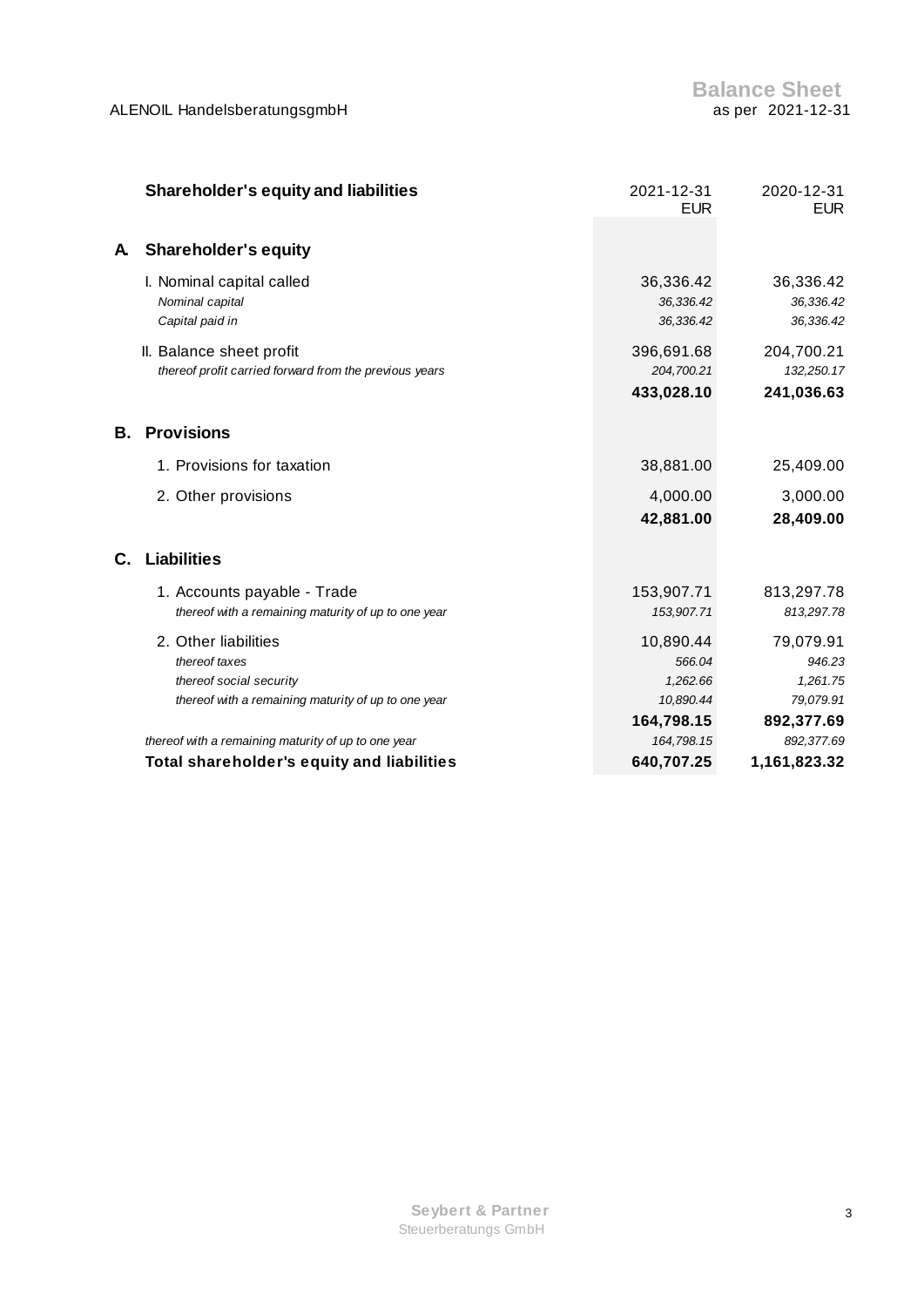|    |                                                                                              | 2021<br><b>EUR</b> | 2020<br><b>EUR</b> |  |
|----|----------------------------------------------------------------------------------------------|--------------------|--------------------|--|
| 1. | Net turnover                                                                                 |                    |                    |  |
|    | domestic revenue                                                                             | 51,379,492.69      | 24,514,745.99      |  |
| 2. | Other operating income                                                                       | 4,123.00           | 217.35             |  |
| 3. | Cost of materials and purchased services<br>a) Cost of materials<br>Raw material consumption | 50,808,678.28      | 23,786,393.28      |  |
|    |                                                                                              |                    |                    |  |
| 4. | <b>Personnel expenses</b>                                                                    |                    |                    |  |
|    | a) Salaries                                                                                  | 140,309.98         | 152,523.32         |  |
|    | b) Social security costs                                                                     | 20,722.68          | 26,332.86          |  |
|    |                                                                                              | 161,032.66         | 178,856.18         |  |
| 5. | Amortisation and depreciation                                                                |                    |                    |  |
|    | a) Of tangible fixed assets                                                                  | 2,803.12           | 1,972.96           |  |
| 6. | Other operating expenses                                                                     |                    |                    |  |
|    | taxes, as far as they are not on income or on revenue                                        | 96.00              | 162.90             |  |
|    | Maintenance                                                                                  | 110.37             | 0.00               |  |
|    | travel, mileage                                                                              | 3,895.76           | 1,814.24           |  |
|    | Rent costs                                                                                   | 5,799.36           | 5,799.36           |  |
|    | commission costs                                                                             | 104,264.80         | 351,279.38         |  |
|    | office costs                                                                                 | 257.67             | 519.50             |  |
|    | mail expenses                                                                                | 8,810.70           | 8,854.68           |  |
|    | Expenditure on advertising                                                                   | 2,286.18           | 1,531.44           |  |
|    | insurances                                                                                   | 176.47             | 640.99             |  |
|    | Legal and consulting expenses                                                                | 7,487.10           | 6,738.11           |  |
|    | fees and contribution                                                                        | 924.24             | 0.00               |  |
|    | transaction costs                                                                            | 18,880.71          | 15,846.21          |  |
|    | book value retired assets                                                                    | 0.05               | 0.00               |  |
|    | other operating expense                                                                      | 90.50              | 0.00               |  |
|    |                                                                                              | 153,079.91         | 393,186.81         |  |
| 7. | Subtotal no. 1 to 6 (Operating profit)                                                       | 258,021.72         | 154,554.11         |  |
| 8. | Other interest and similar income                                                            | 2,359.94           | 208.75             |  |
| 9. | Interest payable and similar expenses                                                        | 4,393.19           | 58,162.82          |  |
|    | 10. Subtotal no. 8 to 9 (Financial result)                                                   | $-2,033.25$        | $-57,954.07$       |  |
|    | 11. Earnings before taxes (Total no. 7 and no. 10)                                           | 255,988.47         | 96,600.04          |  |
|    | 12. Taxes on income                                                                          | 63,997.00          | 24,150.00          |  |
|    | 13. Earnings after taxes                                                                     | 191,991.47         | 72,450.04          |  |
|    | 14. Net profit for the year                                                                  | 191,991.47         | 72,450.04          |  |
|    | 15. Profit carried forward from the previous years                                           | 204,700.21         | 132,250.17         |  |
|    | 16. Balance sheet profit                                                                     | 396,691.68         | 204,700.21         |  |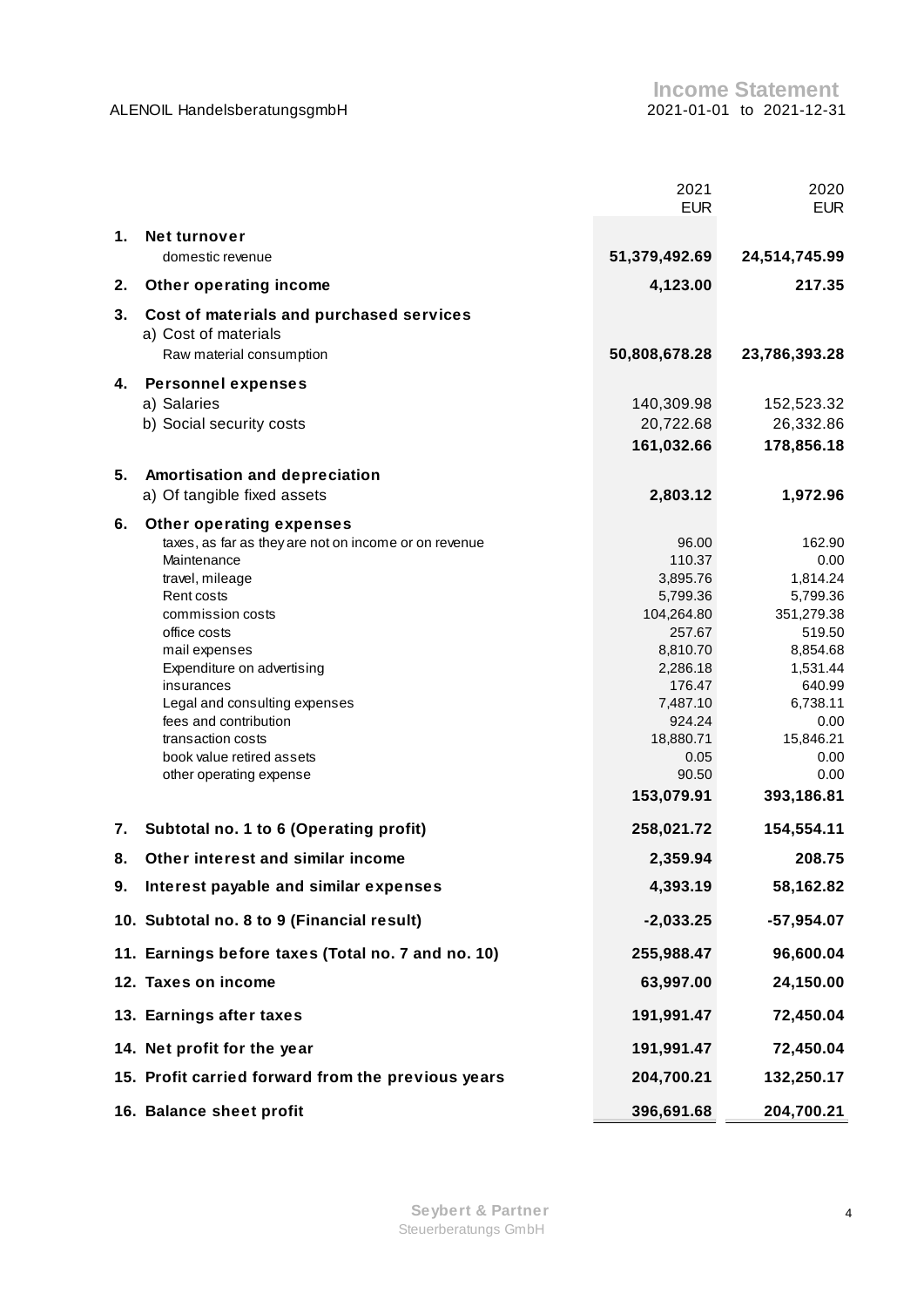## **4. Notes**

#### **4.1. Accounting and valuation methods**

#### **4.1.1. General principles**

The annual financial statements were prepared in accordance with the provisions of Sections 189 et seq. of the Austrian Commercial Code (UGB) in accordance with generally accepted accounting principles and in compliance with the general standard of providing the most accurate possible rendition of net assets, the financial position and operating results of the company.

The annual financial statements were drawn up in compliance with the principle of completeness in accordance with statutory provisions.

When assessing the individual assets and liabilities, the principle of individual valuation was taken into account and a going concern assumed.

The principle of prudence was taken into account by showing only the profits realized on the balance sheet date. All identifiable risks and imminent losses have been taken into account – insofar as legally required.

#### **4.1.2. Capital assets**

#### **Property, plant and equipment**

The depreciable property, plant and equipment was valued at acquisition or production cost, which was reduced by the scheduled depreciation. Low-value assets up to a value of EUR 800,00 were fully written off in the year of acquisition.

Depreciation was calculated on a straight-line basis over the expected useful life in years.

The following useful lives were based on scheduled depreciation:

| Useful life<br>in years |  |
|-------------------------|--|
| $3.00 - 5.00$           |  |

Tools and equipment

#### **4.1.3. Current assets**

#### **Receivables and other assets**

The receivables and other assets have been estimated at nominal value.

Foreign currency receivables were valued at the rate at which they were incurred or at the lower exchange rate on the balance sheet date.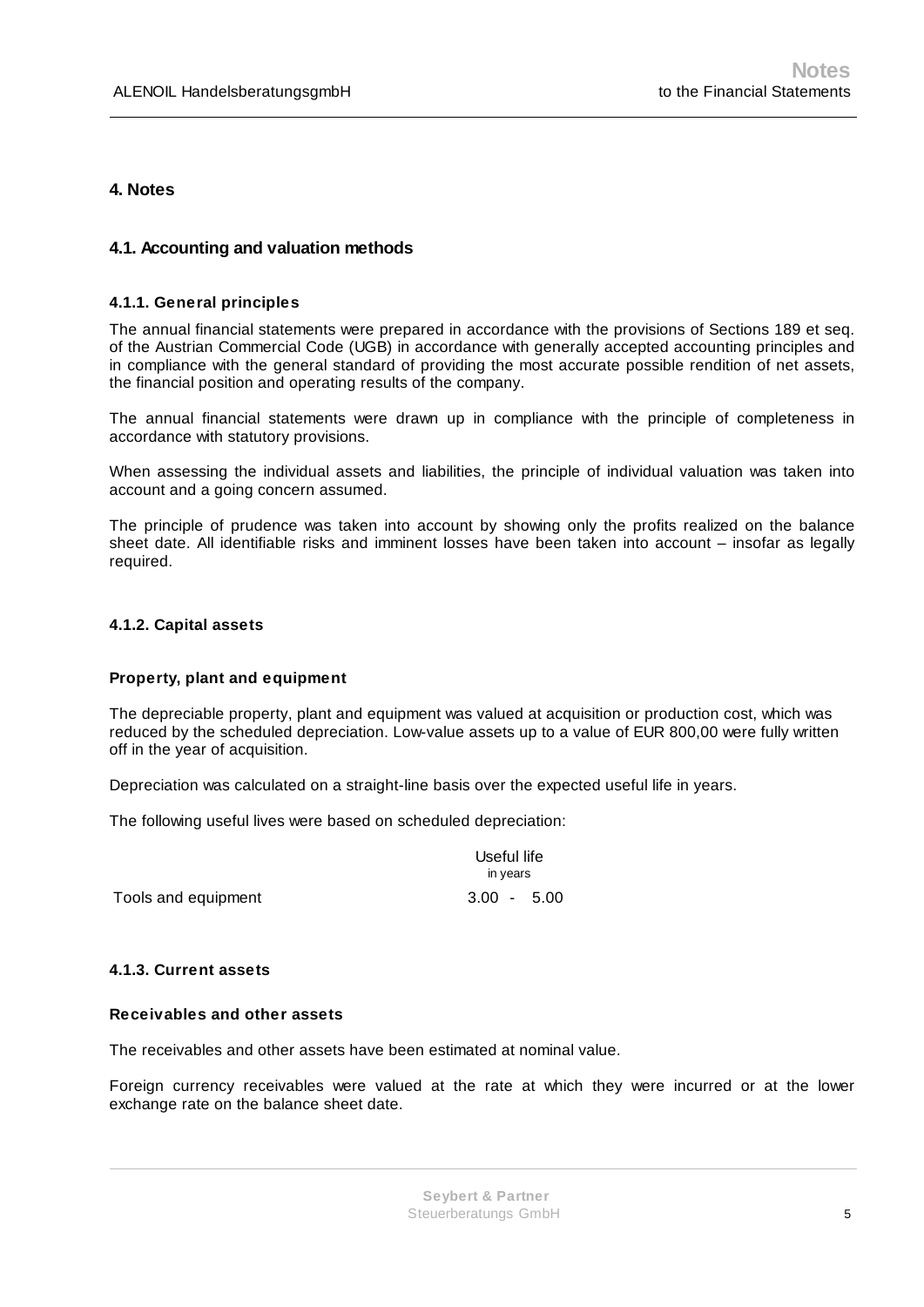#### **4.1.4. Provisions**

#### **Other provisions**

In accordance with the prudence principle, other provisions took into account all risks identifiable at the time of drawing up the balance sheet and the amount of or reason for contingent liabilities with the amounts which, according to the best possible estimate, may have to be used to settle the obligation. All provisions have a term of less than one year.

#### **4.1.5. Liabilities**

Liabilities were stated at their settlement amount.

#### **4.1.6. Currency conversion**

Foreign currency receivables were valued at the acquisition cost or the lower foreign exchange rate as at balance sheet date.

Foreign currency liabilities were valued at the acquisition cost or the lower foreign exchange rate as at balance sheet date.

#### **4.2. Explanations of the balance sheet and the income statement**

#### **4.2.1. Remarks on the balance sheet**

#### **Capital assets**

The development of the individual items of fixed assets and the breakdown of the annual depreciation by individual item are shown in the following schedule of assets:

|                        |            | Purchase/Production costs |            | Accumulated depreciations |           | Carrying value |
|------------------------|------------|---------------------------|------------|---------------------------|-----------|----------------|
|                        | 2021-01-01 | Additions                 | 2021-01-01 | Depreciations             | Disposals | 2021-01-01     |
|                        | 2021-12-31 | Disposals                 | 2021-12-31 | Write-ups                 |           | 2021-12-31     |
|                        | <b>EUR</b> | <b>EUR</b>                | <b>EUR</b> | <b>EUR</b>                | EUR       | <b>EUR</b>     |
| <b>Fixed assets</b>    |            |                           |            |                           |           |                |
| <b>Tangible assets</b> |            |                           |            |                           |           |                |
| Tools and equipment    | 13,473.79  | 3,159.65                  | 12,829.12  | 934.60                    | 4,771.15  | 644.67         |
|                        | 11.862.24  | 4.771.20                  | 8.992.57   | 0.00                      |           | 2,869.67       |